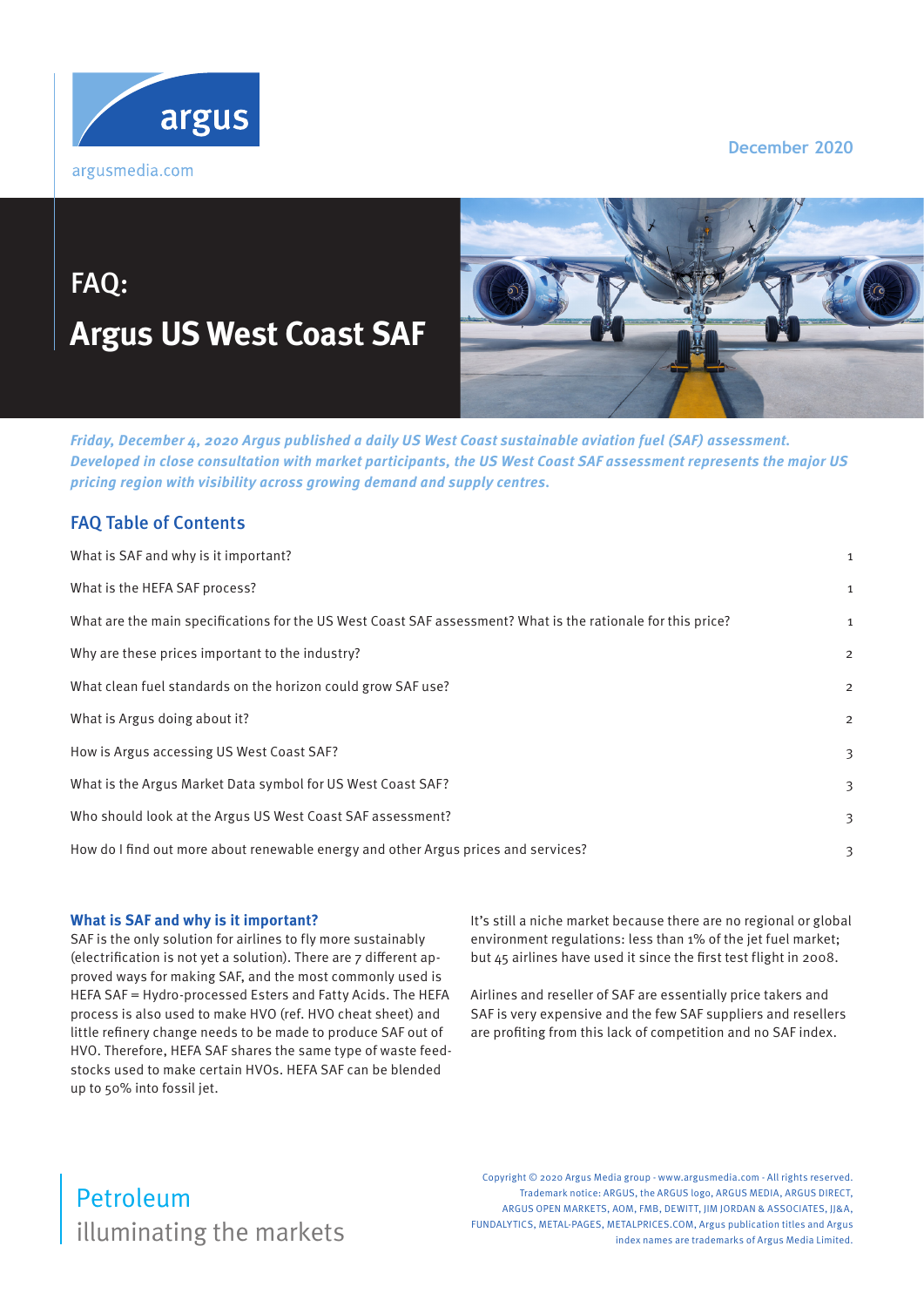## <span id="page-1-0"></span>FAQ: **Argus US West Coast SAF**

#### **What is the HEFA SAF process?**



#### **Why are these prices important to the industry?**

SAF production is limited but many bio-refiners have production plants coming online soon and conventional refiners are have already begun to co-process and produce SAF.

In addition, strong interest from airlines and some suppliers/ resellers for an index to shed some light on this opaque market. With more environmental regulations coming up, there will be an increasing need for a sound index as more SAF will be tendered.

 $\blacksquare$  Price transparency and market information will provide leading indicators of potential future price moves and enable the industry to respond faster to changing market conditions by anticipating them.

 $\blacksquare$  Companies' earnings are affected by price fluctuations  $\lightharpoonup$ having an independent third-party assessment used in the industry will standardize benchmarking and support price risk management

 $\Box$  Optimize your buying and selling timing decisions by having the advantage of price benchmarks in key locations

 $\blacksquare$  Transparent pricing will provide market participants the ability to evaluate margins on procuring supply and delivering to key market locations.

■ Access to additional market commentary including supply, demand, price trends which will help plants determine lowest cost feedstocks for optimal profitability.

#### **What clean fuel standards on the horizon could grow SAF use?**

#### Canada

Federal government delayed until autumn publication of proposed regulations for the first phase of its Clean Fuel **Standard** 

- Aims to cut GHG emissions by 30 mn t/yr by 2030
- Liquid fuel portion scheduled to begin in 2022
- $\blacksquare$  Currently, aviation is not regulated, but sustainable aviation fuel will be an eligible credit generator

#### United States

■ California and Oregon's increasingly tighter carbon intensity targets over the next several years under their LCFS programs will incentivize greater renewable fuels production including SAF

■ Other US states including Washington and New York are working to pass clean fuels programs

#### **What is Argus doing about it?**

We have been doing SAF related research since late 2019 and consulted with potential producers (i.e fossil and bio refiners), future producers (several 2021 SAF plants), resellers/traders and airlines.

Argus now has a contact base that spans producers, traders/ resellers, and airlines and receives reliable pricing information from these contacts on a daily regular basis.